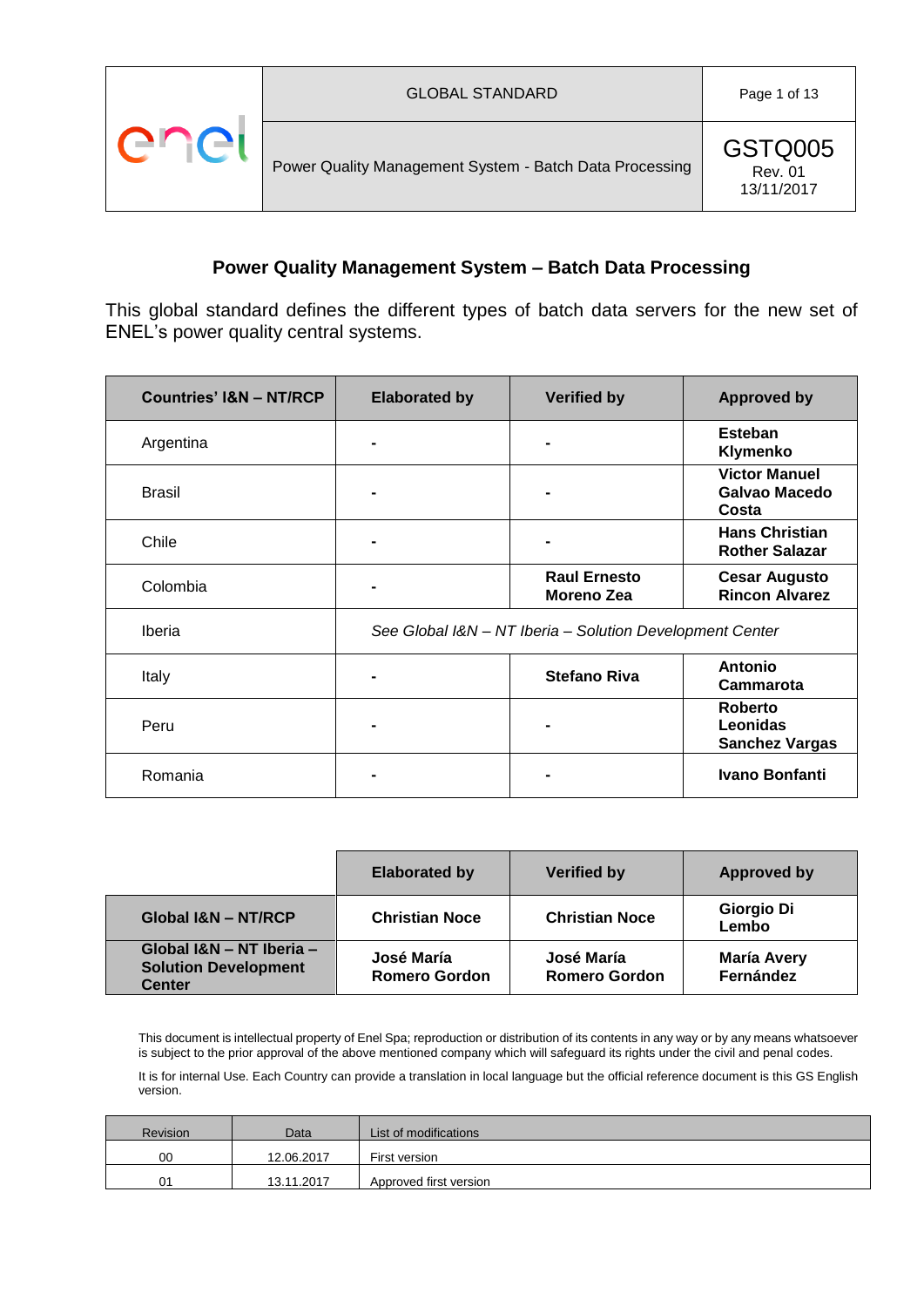

**GSTQ005 Rev. 01** 13/11/2017

### <span id="page-1-0"></span>**INDEX**

| $\mathbf{1}$     |  |
|------------------|--|
| 1.1              |  |
| 1.2              |  |
| 1.3              |  |
| 1.4              |  |
| 1.5              |  |
| 1.6              |  |
| 1.7              |  |
| 1.8              |  |
| 1.9              |  |
| 1.10             |  |
| $\overline{2}$   |  |
| 3                |  |
| $\boldsymbol{4}$ |  |
| 5                |  |
| 5.1              |  |
| 6                |  |

### <span id="page-1-1"></span>**TABLES**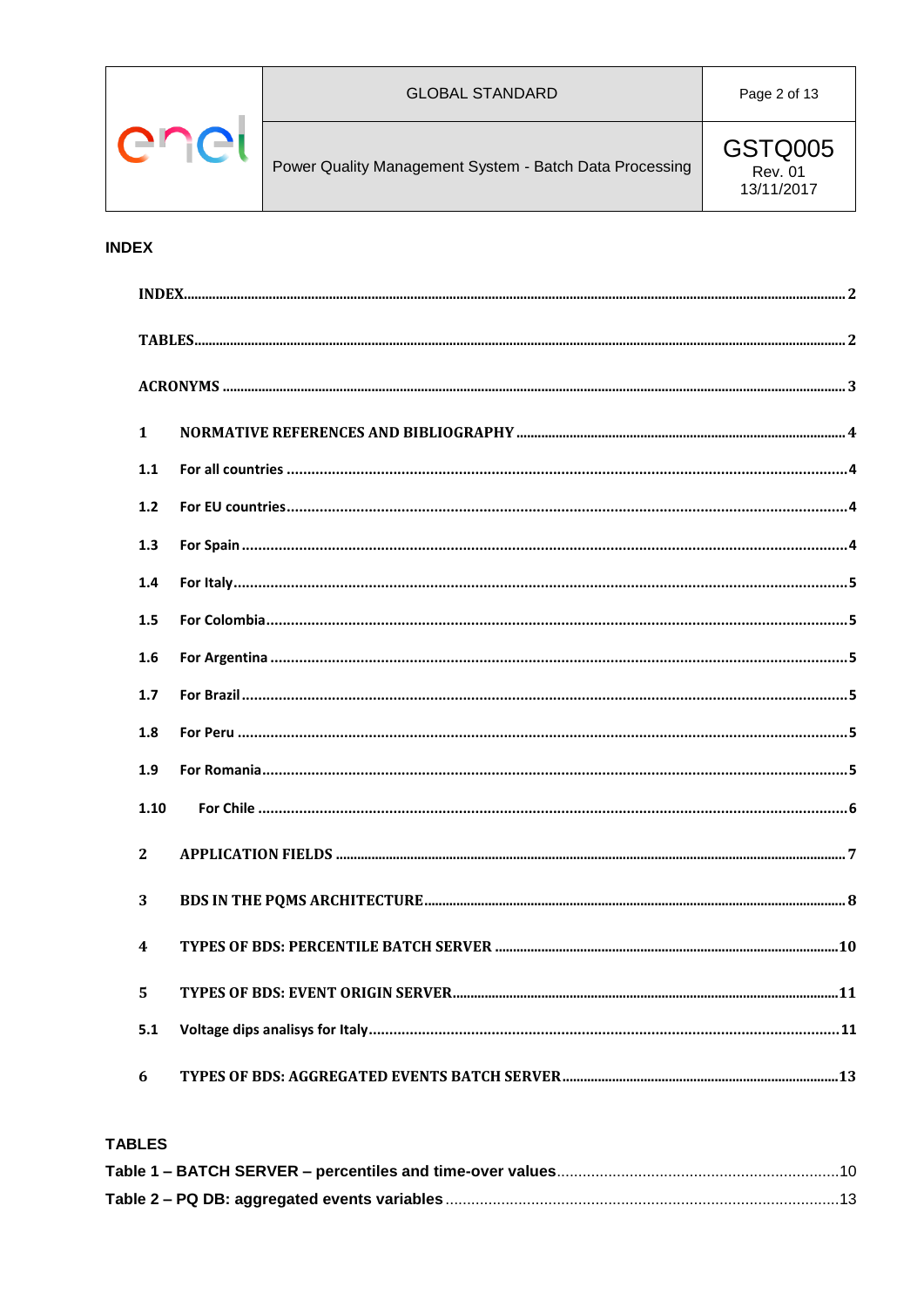GSTQ005 Rev. 01 13/11/2017

### <span id="page-2-0"></span>**ACRONYMS**

- **PQ** Power Quality
- PQI Power Quality Instrument according to IEC 62586-1
- **PQMS** Power Quality Management System
- **REST** Representational State Transfer
- **JSON** JavaScript Object Notation
- **SCADA** Supervisory Control And Data Acquisition
- **HMI** Human Machine Interface
- **CREG** Commision of regulation of energy and gas (Colombia)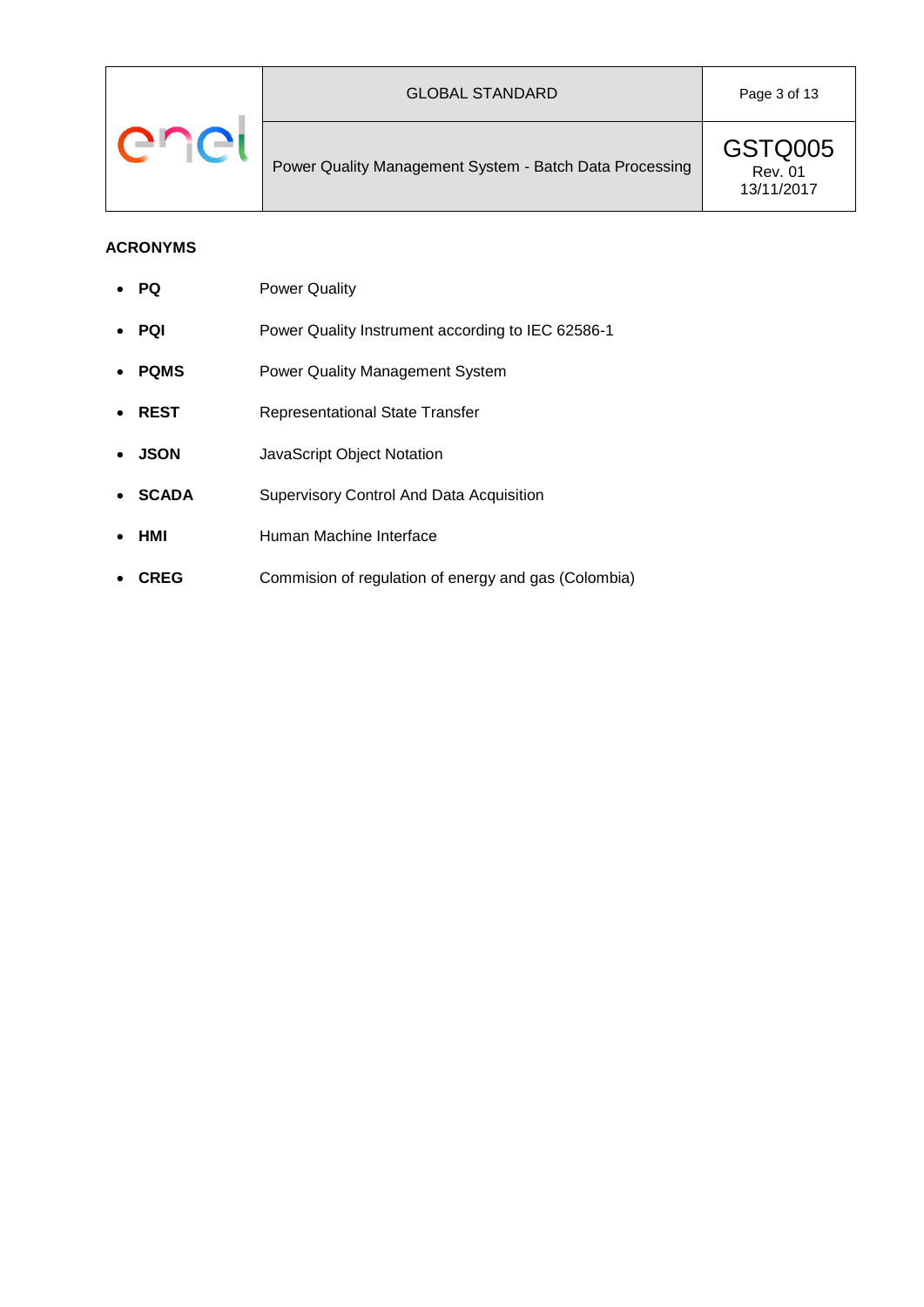



GSTQ005 Rev. 01 13/11/2017

# <span id="page-3-0"></span>**1 NORMATIVE REFERENCES AND BIBLIOGRAPHY**

All the references are intended in the last revision or amendement.

### <span id="page-3-1"></span>**1.1 For all countries**

| IEC 61000-4-30           | Electromagnetic compatibility (EMC) - Part 4-30: Testing and measurement techniques -<br>Power quality measurement methods.                                                   |
|--------------------------|-------------------------------------------------------------------------------------------------------------------------------------------------------------------------------|
| <b>IEEE C37.111</b>      | IEEE Standard Common Format for Transient Data Exchange (COMTRADE) for Power<br>Systems                                                                                       |
| <b>IEEE 519</b>          | IEEE Recommended Practice and Requirements for Harmonic Control in Electric Power<br><b>Systems</b>                                                                           |
| <b>IEEE 1159</b>         | IEEE Recommended Practice for Monitoring Electric Power Quality                                                                                                               |
| ISO 8601:2004            | Data elements and interchange formats - Information interchange - Representation of dates<br>and times                                                                        |
| <b>ECMA-404</b>          | The JSON Data Interchange Format                                                                                                                                              |
| <b>RFC 4180</b>          | Common Format and MIME Type for Comma-Separated Values (CSV) Files                                                                                                            |
| <b>RFC 2138</b>          | Remote Authentication Dial In User Service (RADIUS)                                                                                                                           |
| <b>RFC 2139</b>          | <b>RADIUS Accounting</b>                                                                                                                                                      |
| <b>RFC 5280</b>          | Internet X.509 Public Key Infrastructure Certificate and Certificate Revocation List (CRL)<br>Profile                                                                         |
| <b>RFC 791</b>           | Internet Protocol, Version 4 (IPv4)                                                                                                                                           |
| <b>RFC 2460</b>          | Internet Protocol, Version 6 (IPv6)                                                                                                                                           |
| Appnote,1<br>APPNOTE.TXT | ZIP File Format Specification, PKWARE® Inc., September 2012                                                                                                                   |
| <b>NMEA 0183</b>         | National Marine Electronics Association electrical signal requirements, data transmission<br>protocol and time, and specific sentence formats for a 4800-baud serial data bus |
| <b>ISO/IEC 7810</b>      | Identification cards - Physical characteristics                                                                                                                               |
| GSTQ001                  | Fixed installed indoor Power Quality Instrument                                                                                                                               |
| GSTQ002                  | Extended Power Quality Data Interchange Formats                                                                                                                               |
| GSTQ003                  | Power Quality Management System                                                                                                                                               |
| GSTQ004                  | Power Quality Management System - Human Machine Interface                                                                                                                     |

#### <span id="page-3-2"></span>**1.2 For EU countries**

| EN 50160<br>Voltage characteristics of electricity supplied by public distribution systems. |
|---------------------------------------------------------------------------------------------|
|---------------------------------------------------------------------------------------------|

#### <span id="page-3-3"></span>**1.3 For Spain**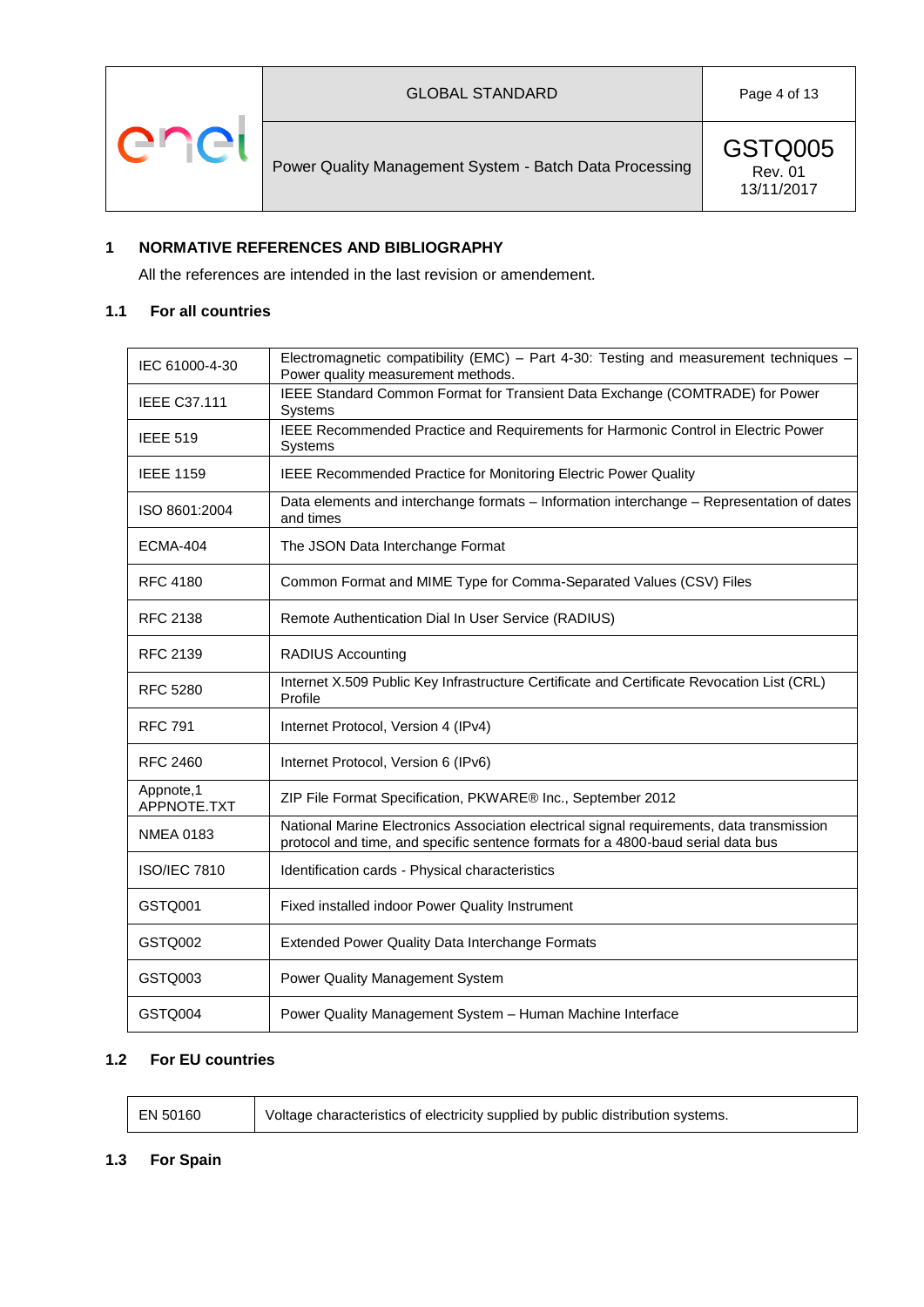|     | <b>GLOBAL STANDARD</b>                                  | Page 5 of 13                            |
|-----|---------------------------------------------------------|-----------------------------------------|
| ene | Power Quality Management System - Batch Data Processing | GSTQ005<br><b>Rev. 01</b><br>13/11/2017 |

|                | Real Decreto 1955/2000, de 1 de diciembre, por el que se regulan las actividades de        |
|----------------|--------------------------------------------------------------------------------------------|
| R.D. 1955/2000 | transporte, distribución, comercialización, suministro y procedimientos de autorización de |
|                | instalaciones de energía eléctrica.                                                        |

# <span id="page-4-0"></span>**1.4 For Italy**

| RSE 12004159   | Specifiche tecnico-funzionali delle apparecchiature di monitoraggio della qualità della tensione<br>per le reti MT.                                                                                                                                                                                                                                                           |
|----------------|-------------------------------------------------------------------------------------------------------------------------------------------------------------------------------------------------------------------------------------------------------------------------------------------------------------------------------------------------------------------------------|
| $[1]$          | R. Chiumeo, M. de Nigris, L. Garbero, C. Gandolfi, L. Tenti, E. Carpaneto, "Implementation of<br>a New Method for an Improved Voltage Dips Evaluation by the Italian Power Quality<br>Monitoring System in Presence of VT Saturation Effects", International Conference on<br>Renewable Energies and Power Quality (ICREPQ'10), Granada (Spain), 23rd to 25th March,<br>2010. |
| ARG/elt 198/11 | Testo integrato della qualità dei servizi di distribuzione e misura dell'energia elettrica per il<br>periodo di regolazione 2012-2015                                                                                                                                                                                                                                         |
| 646/2015/R/EEL | Testo integrato della regolazione output-based dei servizi di distribuzione e misura dell'energia<br>elettrica per il periodo di regolazione 2016-2023                                                                                                                                                                                                                        |

# <span id="page-4-1"></span>**1.5 For Colombia**

| CREG 024/05 | RESOLUCION N° 024 DE 2005. Por la cual se modifican las normas de calidad de la potencia<br>eléctrica aplicables a los servicios de Distribución de Energía Eléctrica.                                                                                     |
|-------------|------------------------------------------------------------------------------------------------------------------------------------------------------------------------------------------------------------------------------------------------------------|
| CREG 016/07 | RESOLUCION N° 016 DE 2007. Por la cual se modifica parcialmente la Resolución CREG<br>024 de 2005 que establece las normas de calidad de la potencia eléctrica aplicables a la<br>Distribución de Energía Eléctrica en el Sistema Interconectado Nacional. |

# <span id="page-4-2"></span>**1.6 For Argentina**

| ENRE 184/2000<br><b>ANEXO</b> | Base Metodológica para el Control de la Calidad del Producto Técnico Etapa 2. |
|-------------------------------|-------------------------------------------------------------------------------|
|-------------------------------|-------------------------------------------------------------------------------|

### <span id="page-4-3"></span>**1.7 For Brazil**

| ANEEL          | Agência Nacional de Energia Elétrica - ANEEL                                             |
|----------------|------------------------------------------------------------------------------------------|
| <b>PRODIST</b> | Procedimentos de Distribuição de Energia Elétrica no Sistema Elétrico Nacional – PRODIST |
| Módulo 8       | Módulo 8 – Qualidade da Energia Elétrica                                                 |

# <span id="page-4-4"></span>**1.8 For Peru**

| NTCSE D.S. 020-<br>97-EM                                                                                                                                                                 | Norma Técnica de Calidad de los Servicios Eléctricos                                                        |  |
|------------------------------------------------------------------------------------------------------------------------------------------------------------------------------------------|-------------------------------------------------------------------------------------------------------------|--|
| Resolución 616-<br>2008-OS/CD                                                                                                                                                            | Base Metodológica para la aplicación de la Norma Técnica de Calidad de los Servicios<br>Eléctricos - Urbana |  |
| Resolución 016-<br>2008-EM/DGE                                                                                                                                                           | Norma Técnica de Calidad de los Servicios Eléctricos Rurales (NTCSER)                                       |  |
| Resolución 046-<br>Base Metodológica para la aplicación de la Norma Técnica de Calidad de los Servicios<br>Eléctricos Rurales - Resolución de Consejo Directivo OSINERGMIN<br>2009-OS/CD |                                                                                                             |  |

### <span id="page-4-5"></span>**1.9 For Romania**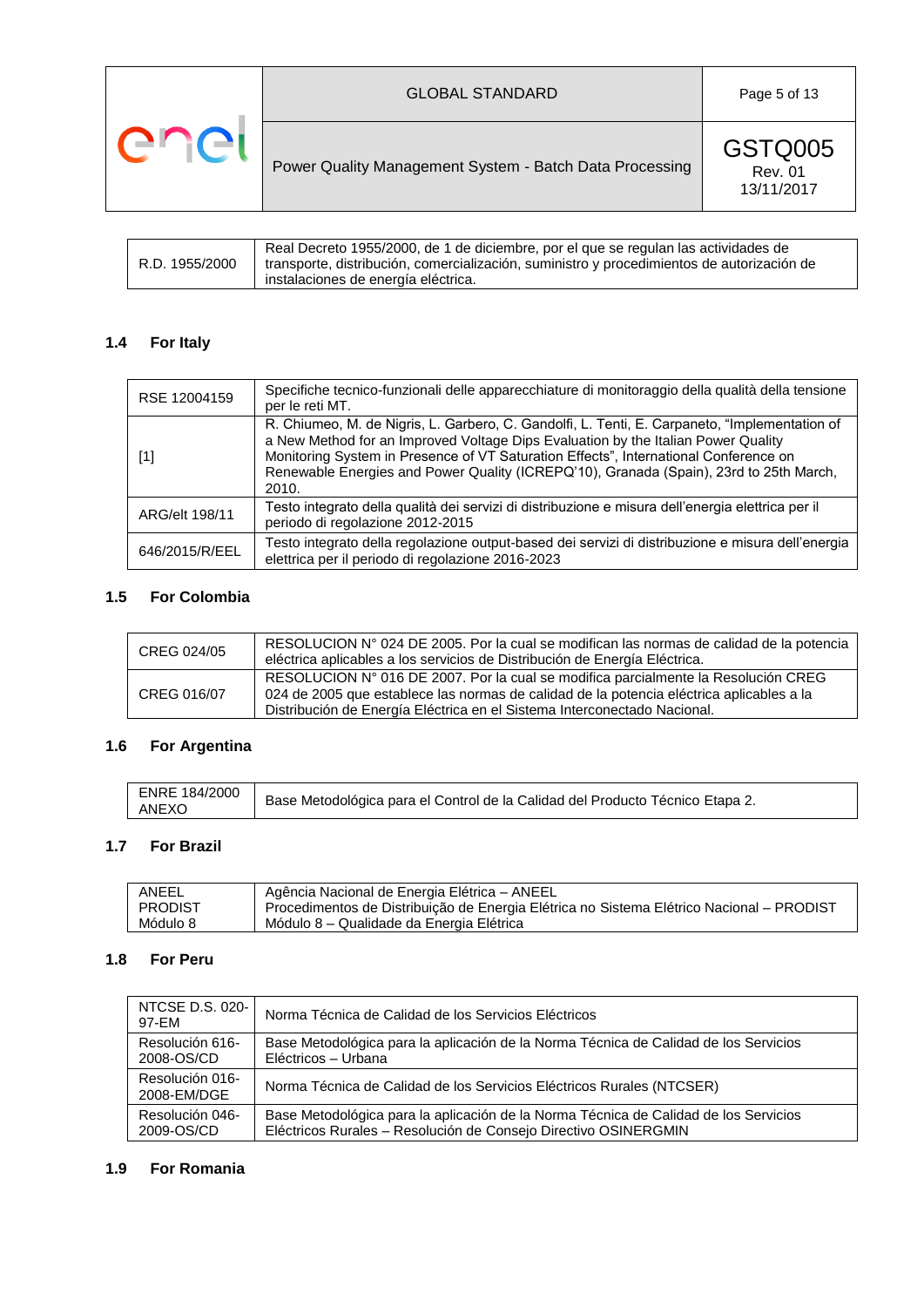| $\blacksquare$ | <b>GLOBAL STANDARD</b>                                  | Page 6 of 13                            |
|----------------|---------------------------------------------------------|-----------------------------------------|
|                | Power Quality Management System - Batch Data Processing | GSTQ005<br><b>Rev. 01</b><br>13/11/2017 |

| Ord 11/2016 | Standardului de performanță pentru serviciul de distribuție a energiei electrice. |
|-------------|-----------------------------------------------------------------------------------|
|-------------|-----------------------------------------------------------------------------------|

# <span id="page-5-0"></span>**1.10 For Chile**

 $\overline{\Gamma}$  $\mathbf{I}$ 

| D.S. 327/1997<br>Reglamento de la ley general de servicios eléctricos. |
|------------------------------------------------------------------------|
|------------------------------------------------------------------------|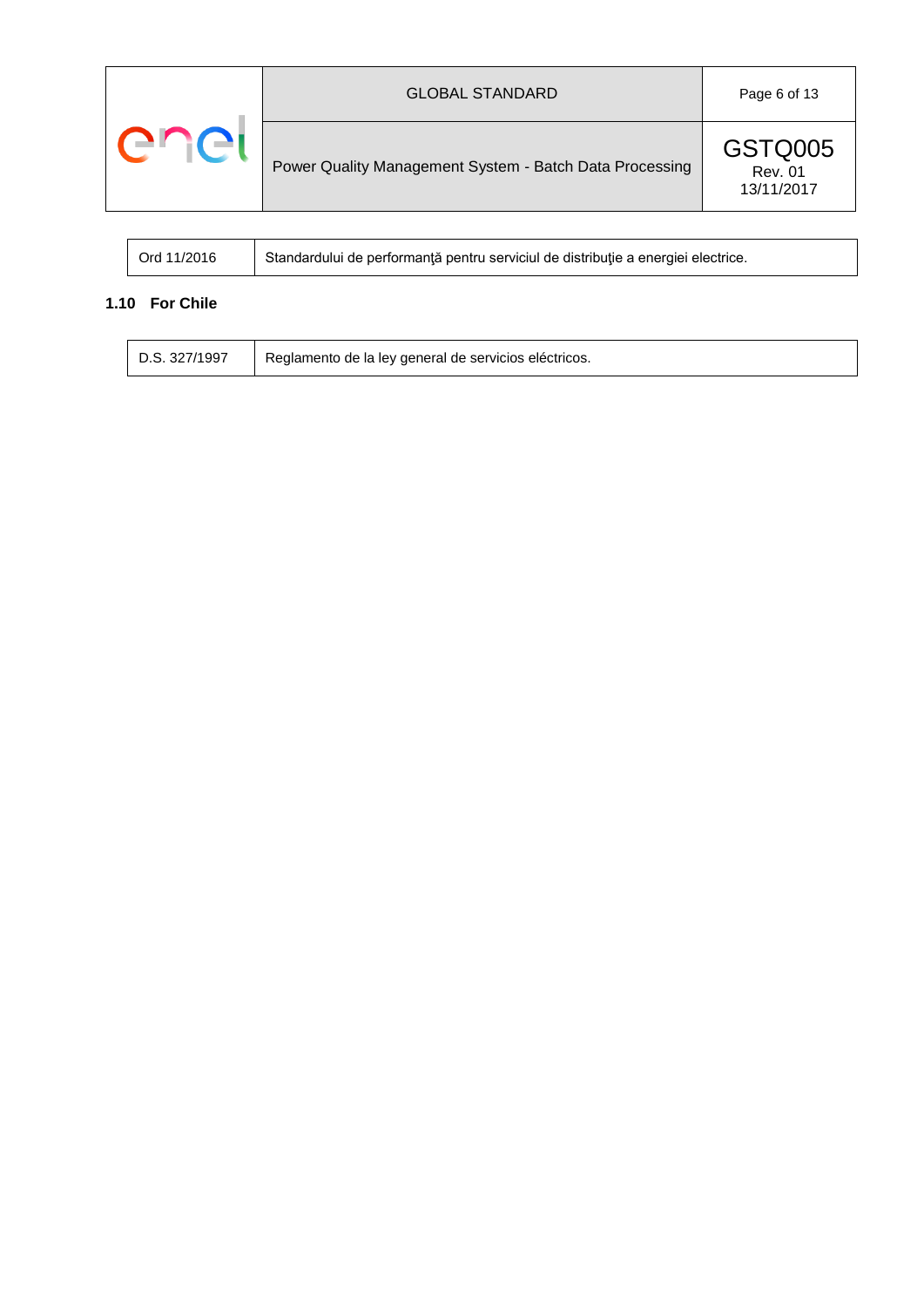





### <span id="page-6-0"></span>**2 APPLICATION FIELDS**

The PQ monitoring architecture can be made by a central system and distributed power quality instruments (PQIs).

The PQI (according to GSTQ001 and GSTQ002) will be installed in any distribution grid for measuring any relevant PQ parameter. The relevant PQ parameters are defined in IEC 61000-4-30, IEC 62749 and EN 50160.

The installation will be a substation or another indoor premise in a country where one or more utilities are under Enel control.

The PQMS is the Power Quality Management System (according to GSTQ003), including data acquisition from PQI, SCADA, weather stations and other relevant systems.

Sometimes primary data from PQIs needs to be processed into secondary sets of power quality variables, e.g. percentiles values. Those units in charge of this post-processing are called *batch data servers* (BDS) and belong to an upstream PQMS. The role of this global standard is to define different types of these servers.

The GSTQ003 is fundamental for the understanding of this document, generally also further GSs may complement this document.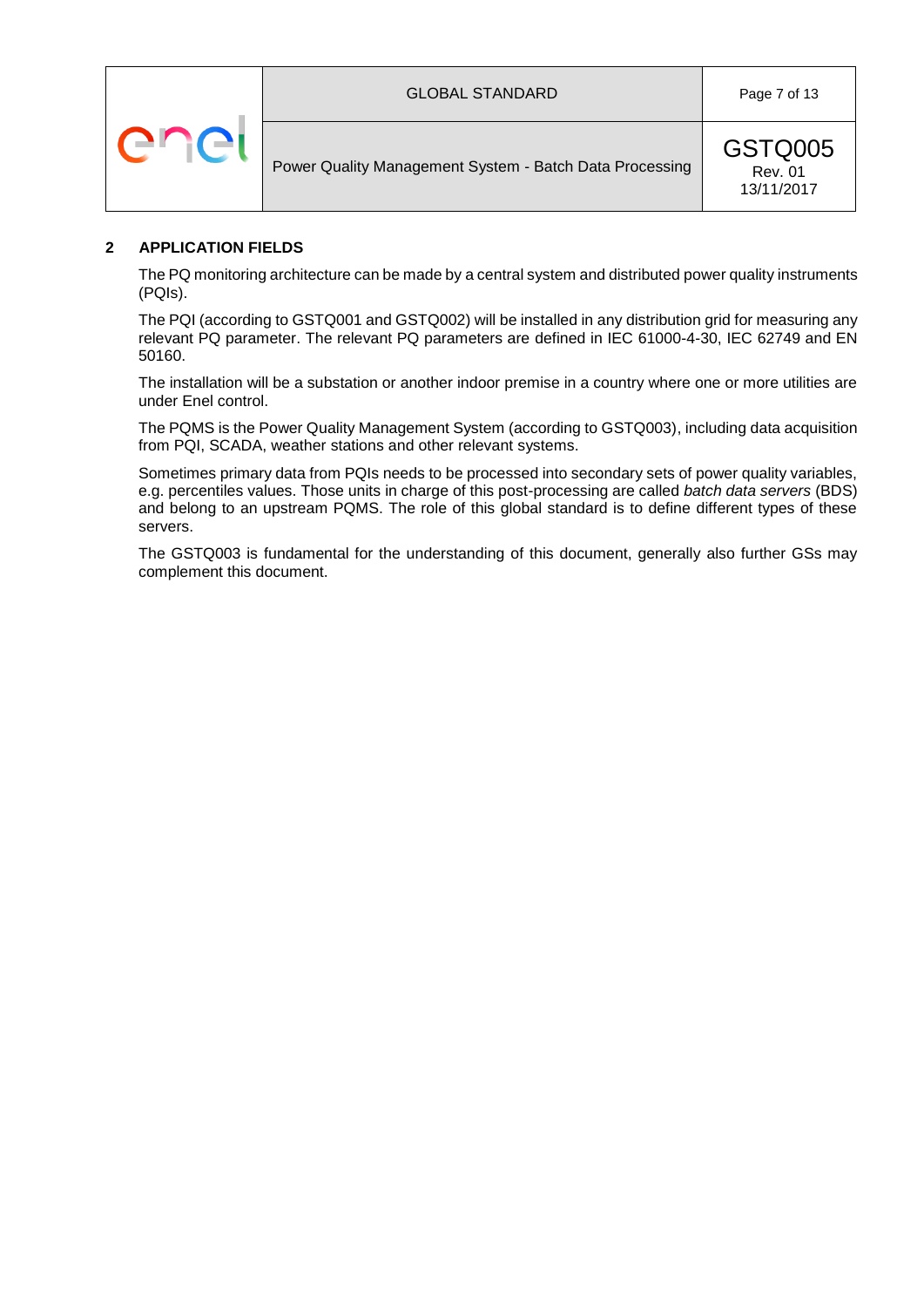

GSTQ005 Rev. 01 13/11/2017

### <span id="page-7-0"></span>**3 BDS IN THE PQMS ARCHITECTURE**

BDS are part of a modular architecture according to GSTQ003. The main blocks are depicted in the following picture:



- **WEB SERVER**, to store, process and deliver web pages to end-users.
- **PQ NODES**, consisting of any of the following elements:
	- o **PQI**s in remote substation. These PQIs are connected by means of proper and reliable IP networks or any other communication way as in GSTQ002.
	- o **PQ DATABASES**, comprising data from several PQIs, that may not have a strong, permanent and reliable IP connection. Aggregated and calculated indices (such as percentile values) could also be inserted in these databases.
	- o **WEATHER DATABASES**, collecting data from external weather information services.
	- o **GRID EVENTS DATABASES**: these units collect basic information about tripping of feeders, protections and other events or measures from SCADA. The aim is to be fast and standard regardless the SCADA database already used within the DSO.
	- o **META DATABASES**: they keep information about the location of any set of data and important attributes (e.g. IP address, latitude, voltage ratio, alias, etc.).
- **COMMUNICATION SERVERS**: they behave as repositories where PQIs upload data or may initiate a connection to them and download specific sets of data.
- **FILE SERVERS**: they just provide shared file services to any server.
- **BATCH DATA SERVERS**: the perform specific calculations on raw data in order to get aggregated indices, such as percentiles or HV/MV origin of events. The results are stored in PQ databases.
- **DISPATCHERS**: they forward any request from the web server to the specific node.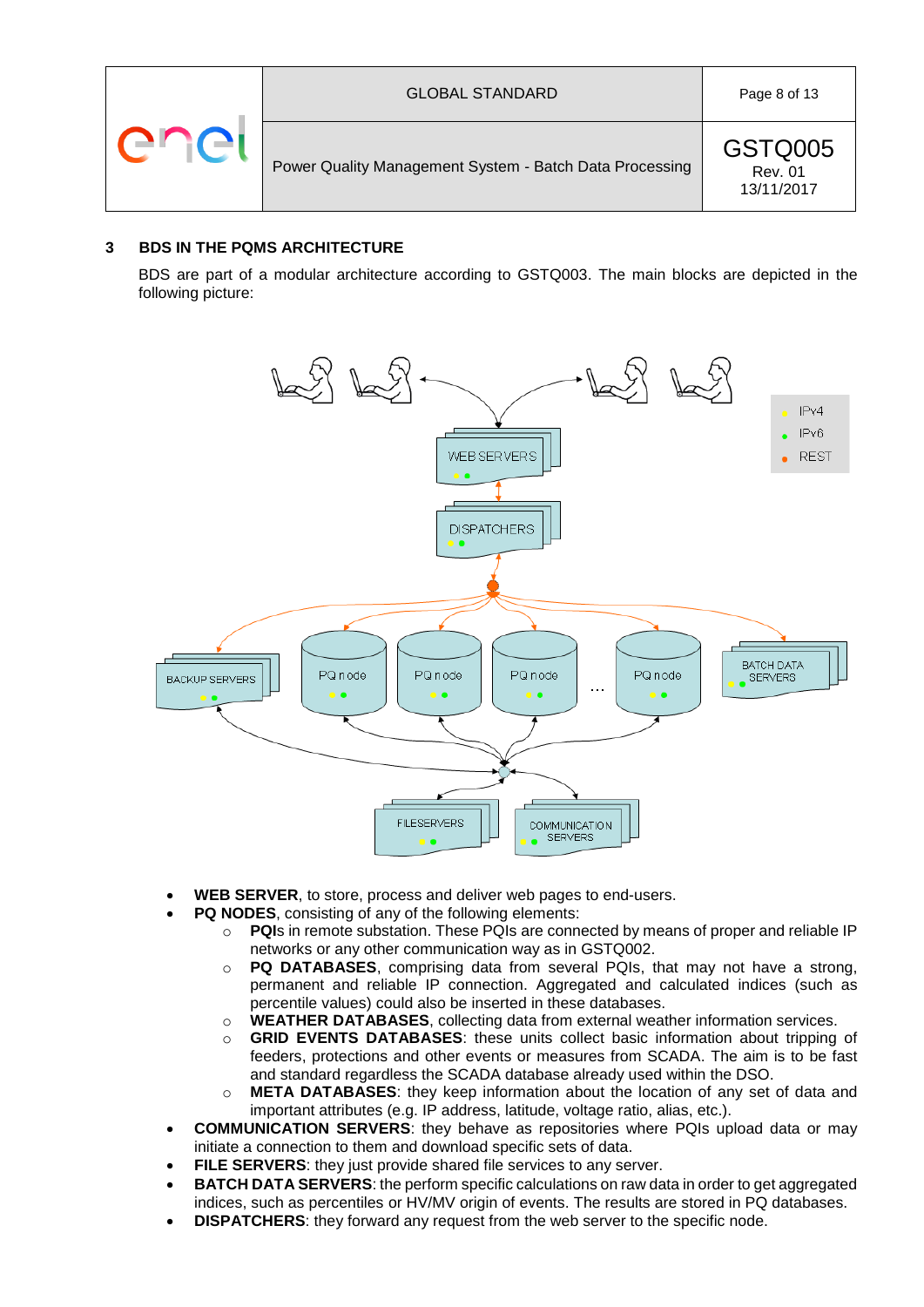| ener | <b>GLOBAL STANDARD</b>                                  | Page 9 of 13                            |
|------|---------------------------------------------------------|-----------------------------------------|
|      | Power Quality Management System - Batch Data Processing | GSTQ005<br><b>Rev. 01</b><br>13/11/2017 |

 **BACKUP SERVERS**: they connect to remote PQIs and download specific sets of measurements. Typically they will consist of few 10-minute recordings and events list. Data is stored in a PQ DATABASE.

All these elements exchange information by means of a REST API and few other standard protocols.

Basically BDS collects data from specific nodes, make calculations and store the results in PQ DBs, that results may be laso accessible by the PQMS HMI.

At this moment two basic batch processes are defined, although it could be expanded in the future.

Common server features as stated in GSTQ003 sections 3.2, 3.2 and 3.4 apply.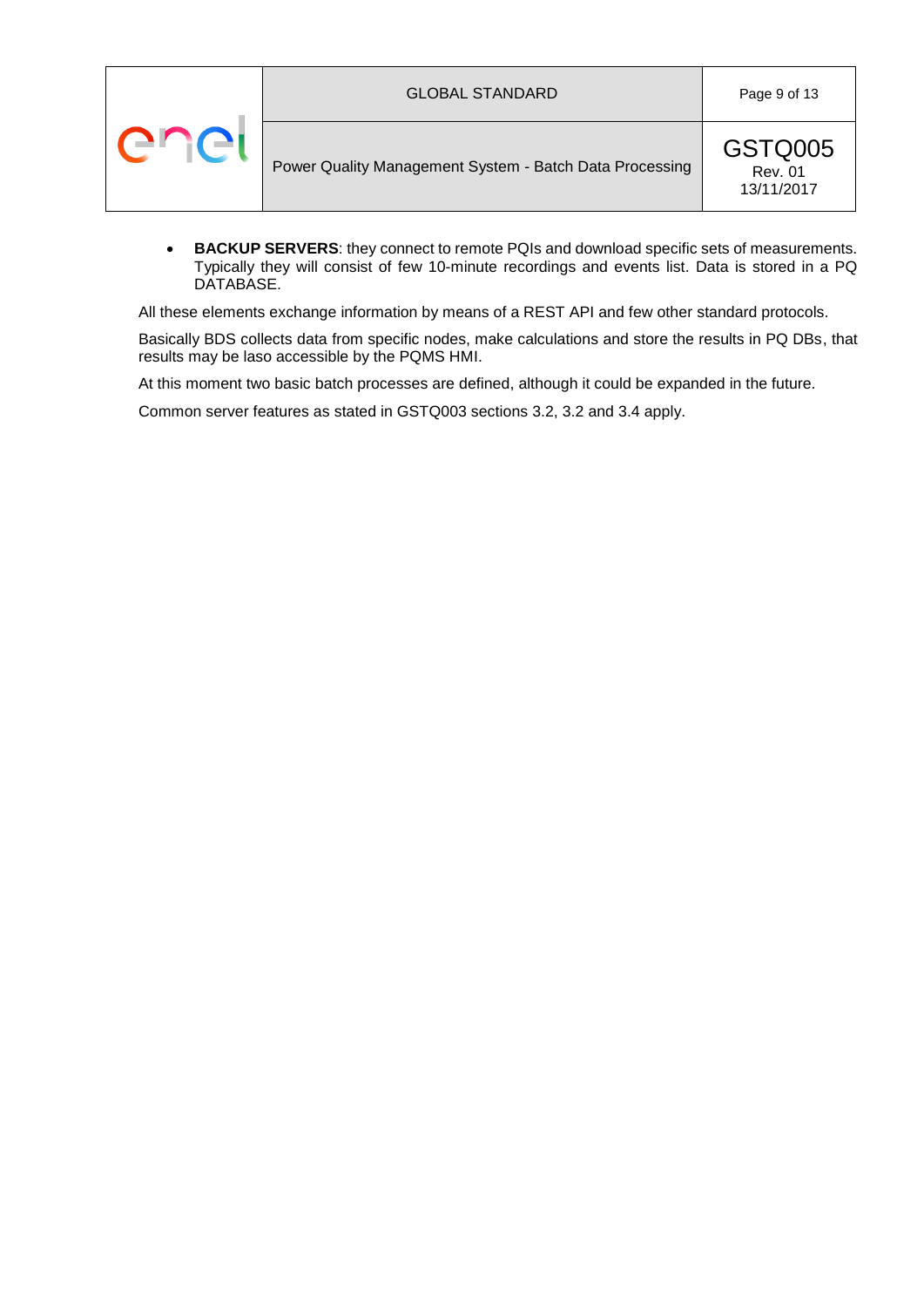

### <span id="page-9-0"></span>**4 TYPES OF BDS: PERCENTILE BATCH SERVER**

The main goal is the assignment of percentile and time-over values according to GSTQ003 ANNEX 5 (Power quality percentile variables) and GSTQ003 ANNEX 6 (Power quality TIMEOVER variables)*.* These weekly aggregated values will be stored in a PQ DB.

First the batch server will query its META DB and get a list of candidates from the PQSITE table. Within a configurable time scope (previously set by its web interface, e.g. 3 months), the server will check whether the weekly magnitudes have already been inserted in the PQ DB. If not, percentiles and time-over variables will be evaluated for the missing weeks taking as input the 10-minute voltages and any secondary measurement (i.e. harmonics, interharmonics, unbalance, flicker, zero-sequence and negative sequence). For the time-over values either the rated voltage or the top levels of the relevant Power Quality Standard shall be used (EN 50160, IEC TS 62749 or IEEE 519).

Starting timestamp for each device's weekly variables shall be delivered by the META DB.

Any parameter shall be configured by its web administration interface (see GSTQ003).

Evaluation period may be upgraded to 1 month or 1 year when national or regional authorities request so.

Next table shows several examples of weekly aggregated variables:

| Table 1 – BATCH SERVER – percentiles and time-over values                                                       |                                                                                                                                                    |                                    |                                              |                                                                             |
|-----------------------------------------------------------------------------------------------------------------|----------------------------------------------------------------------------------------------------------------------------------------------------|------------------------------------|----------------------------------------------|-----------------------------------------------------------------------------|
| v_AB_p100<br>$V_B C_p 100$<br>v CA p100<br>$v$ AB $p00$<br>$v$ <sub>DO</sub> $00$<br>$V$ <sub>_</sub> CA_ $p00$ | $V$ AB p95<br>$V$ <sub>D</sub> $B$ C <sub>p</sub> $95$<br>$V_{C}$ CA_p95<br>$V$ AB $p05$<br>$V$ <sub>DO</sub> $D$ <sub>DO5</sub><br>$V_{C}$ CA_p05 | v_AB_harm_5_p95<br>v_AB_harm_5_p95 | v_AB_plt_p95<br>v_BC_plt_p95<br>v_CA_plt_p95 | v AB t93<br>$v$ BC $t93$<br>v CA t93<br>v_AB_t107<br>v BC t107<br>v CA t107 |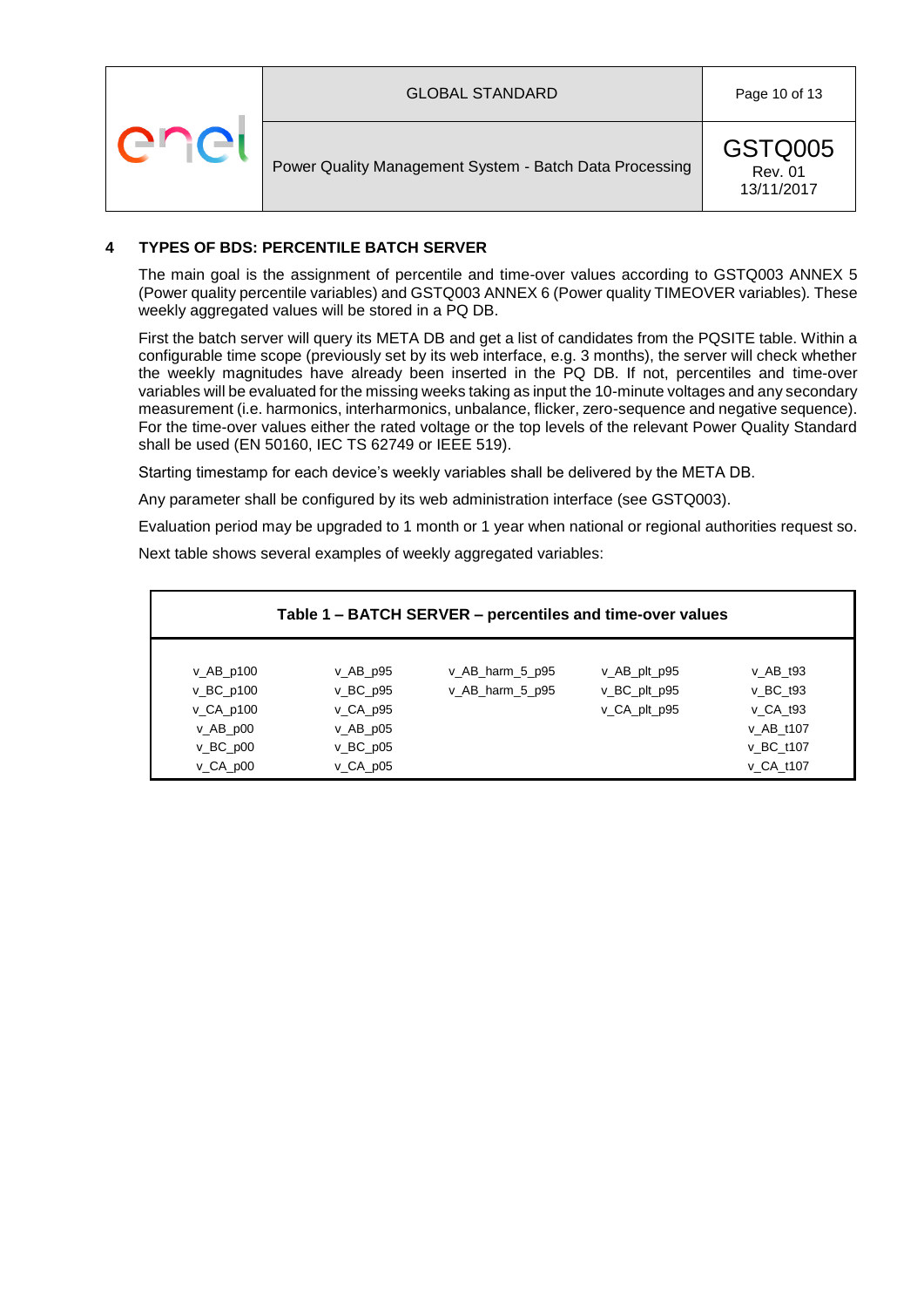

### <span id="page-10-0"></span>**5 TYPES OF BDS: EVENT ORIGIN SERVER**

The main goal is the calculation of the HV or MV origin of any voltage dip according the algorithms and methods stated in countries regulations. These aggregated values will be stored in a PQ DB as new voltage dips with extra attributes and presented in the HMI.

Generally, first the batch server will query its META DB and get a list of candidates from the PQSITE table. Within a configurable time scope (previously set by its web interface, e.g. 6 months), the server will check whether the extra attributes have already been inserted in the PQ DB. If not, the server will download all the necessary events lists, perform any required calculation on them and will output another events list in JSON format with extra attributes according to GSTQ003 ANNEX 7 (Power Quality event codes). Each measurement location's unique id will be prefixed by a term, to avoid conflicts when using just one PQ DB for everything).

Any parameter shall be configured by its web administration interface.

#### <span id="page-10-1"></span>**5.1 Voltage dips analisys for Italy**

Each measurement location's unique id will be prefixed by *"aeegsi198/"*.

For Italy, , each voltage dip is classified by means the application of an official method of classification called OR-2015. . In addition e-distribuzione applies a second method of calculation to classify each voltage dip, this criteria is called OR-ED. Both algorithms, which face the event origin challenge, utilize only the measurements of the voltage dips. In particular, the measured quantities are the residual voltages, the time of their occurrence, and their duration; correlation with external signals or SCADA events may be also adopted.

Both of the methods refer to PQ meters installed at the MV bus of real HV/MV stations that represent the point of common coupling between the two interconnected networks, i.e., the transmission system and the distribution system. A PQ meter is installed at each MV bus of the secondary of the transformer, and they are connected by the inductive voltage transformer (VT) that normally is used for energy measures.

In particular, most of the actual HV/MV substations in Enel perimeter were equipped with two transformers fed by the same HV busbar, but they were not connected in parallel during normal operating conditions. However it is possibile identify three more configurations:

- a. two MV busbars for HV voltage level;
- b. one MV busbar for HV voltage level;
- c. more than two MV busbars for HV voltage level.

In 5.1.a, OR-2015 attributes the origin of all single voltage dips that occur only at one of the MV busses from the same HV busbar to the downstream system, i.e., the MV network. Then, for voltage dips that occur at all of the MV busbars, these voltage dips originate in the upstream system, i.e., the HV network, if all of the following conditions are met:

- d. the residual voltages of the voltage dips differ by no more than 10%;
- e. the voltage dips occur within 70 ms of each other;
- f. the durations of the voltage dips are within 500 ms of each other.

For the MV multi bus bars is added a fourth condition to verify to classify a voltage dip, in fact, the system checks if the "bus-tie circuit breaker" (K) is open.

In 5.1.b, OR-2015 cannot provide results without correlation with external signals or SCADA events, so for all substation with one only MV busbar the OR-2015 consists in the application of OR-ED approach. In particular, for this type of HV/MV substations, the algoritm will check the presence of voltage dips on the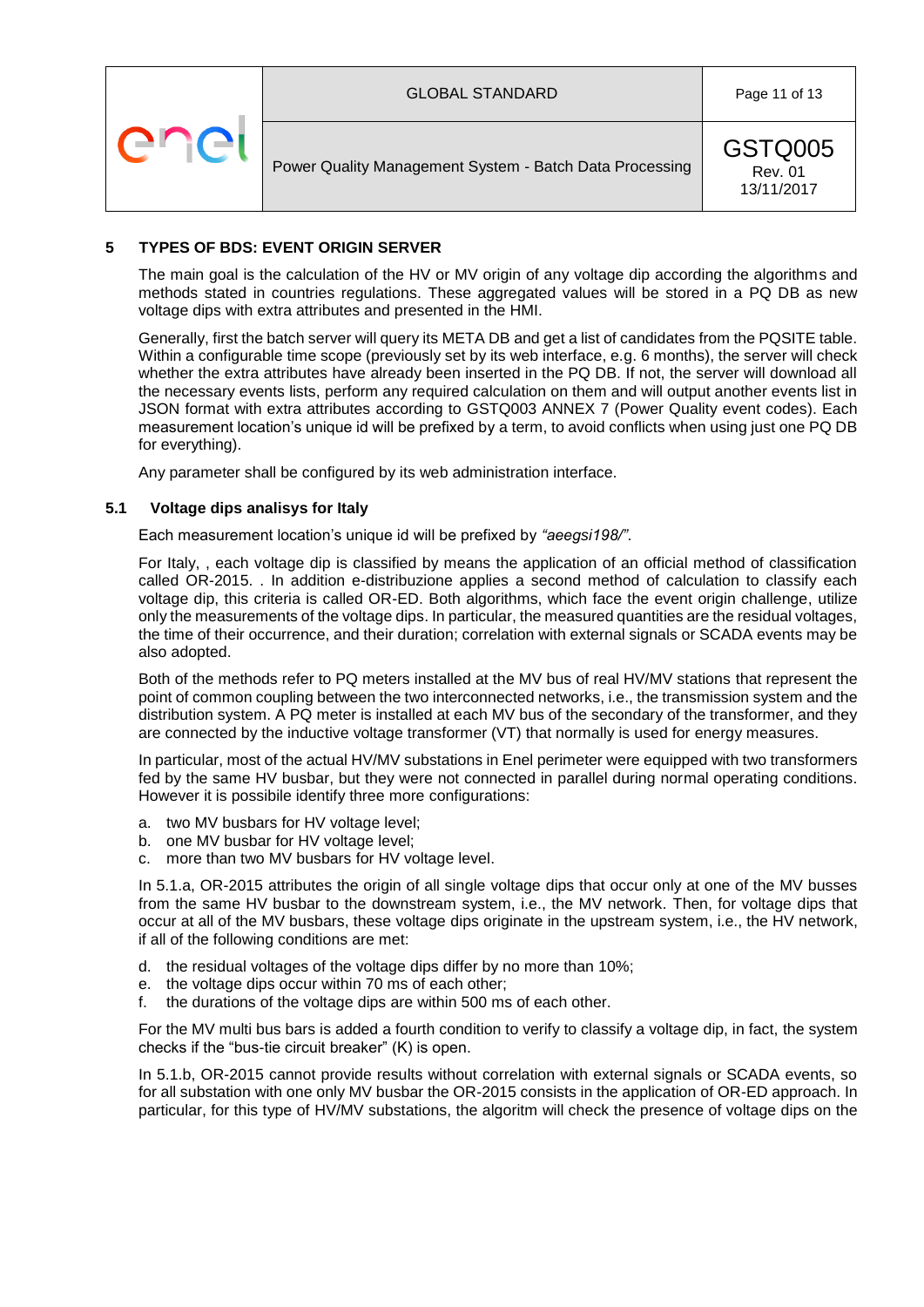



MV busbar of "twin substation"<sup>1</sup>. The list of "twin substation" is officially communicated by the Italian TSO. .

e-distribuzione applies the OR-ED for all substations, also for the those with more than one MV busbar.In 5.1.c, a combinatorial decomposition determine several couples of MV busbar where 5.1.a method is applicable; the voltage dip origin is "MV" only if 5.1.a approach results are "MV" for all the couples.

OR-ED is based on the following steps:

- g. all the MV busbars are clusterized for the relative HV voltage level;
- h. the geographical area (i. e. distribution area) is divided in several sub-area by according to the connectivity of the the HV network;
- i. in each sub-area and for each HV voltage level, the voltage dips are clusterized by checking the contemporaneously (within a  $\Delta t$ ) of the starting and ending times;
- j. final validations.

1

OR-ED is developed as geographical method to account for the following conditions:

- k. the propagation of the voltage dips can be very wide;
- l. the affected areas of the nodes at higher voltage level can involve a broad portion of the lower voltage network, including both busses of the same HV/MV stations and busses of different HV/MV stations;
- m. the same fault can cause voltage dips characterized by residual voltages that range over a wide interval;
- n. the transformers of the same HV/MV stations are equipped with on-load tap changers that can operate at different positions so that the difference of the residual voltages can exceed the 10% limit imposed by OR-2015, in case of HV voltage dips with high residual voltage (close to 90%) the effect of the tap changers may erase only one voltage dip;
- o. the Italian distribution network has high penetration of DER, which makes the transformers' power flow unpredictable and variable.

The OR-ED origin determination algorithm is described in a e-distribuzione technical specification.

<sup>1</sup> The twin substation is the closest one electrically HV plant of the same Network Operator, connected in standard scheme to the examined HV/MV substation.